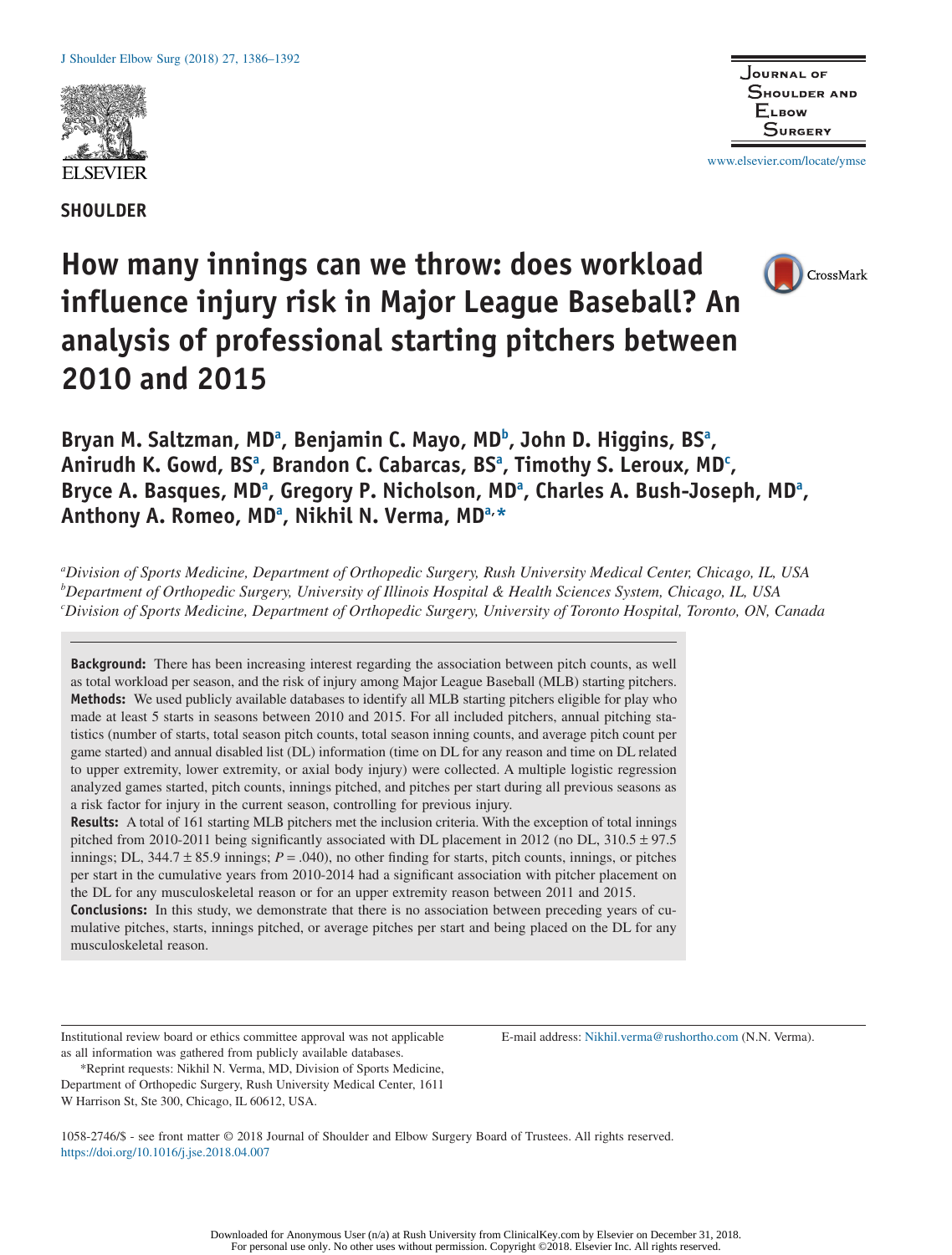**Level of evidence:** Level II; Retrospective Design; Prognostic Study © 2018 Journal of Shoulder and Elbow Surgery Board of Trustees. All rights reserved. **Keywords:** Major League Baseball (MLB); pitcher; pitches; disabled list; injury; innings pitched

Conservative estimates have found that the sport of baseball accounts for greater than 50,000 injuries per year, with documented rates ranging from 2 in 100 players at the Little League level<sup>15</sup> to 58 in 100 players at the Major League Baseball (MLB) level.<sup>14</sup> From the 2002 MLB season through the 2008 season, an average of 438.9 players per year were placed on the disabled list (DL), yielding a rate of 3.61 per 1000 athlete exposures. An important finding was that a significant 37% increase in injuries was also noted between 2005 and 2008.23 Over this study period, pitchers had a 34% higher incidence rate of injury when compared with fielders, as well as a significantly greater proportion of injuries to the upper extremity. Pitchers also had a greater proportion of days on the DL when compared with fielders. From 1998-2015, a total of 8357 DL designations were recorded (mean of 464 annually) among all MLB players. As in other sports, there is widespread concern about the incidence, epidemiology, and associated costs of injuries in these professional athletes.

Pitchers are at particular risk of injuries to the upper extremity given the biomechanics of the overhead throwing motion, in which shoulder internal rotation velocities and elbow extension velocities are high and activation of the accelerator muscles (subscapularis, latissimus dorsi, and pectoralis major) is unparalleled. $20$  In addition, the strenuous training and season schedule may fatigue pitchers. The starting pitcher plays a prominent role in a club's success. Injuries in pitchers may be more significant than those in position players with greater numbers of days missed, particularly from injury to the elbow, in which injury leads pitchers to 27 times and 34 times the rate of days missed compared with position players and all players, respectively.<sup>20</sup>

While the aforementioned epidemiologic studies have identified rising trends in injuries, they have not provided clear reasons or predictive factors for them. Observed injury patterns in baseball are multifactorial, and studies that identify a causal relationship between pitching variables and injury patterns in MLB pitchers are lacking. For instance, there has been increasing attention in the media regarding the association between pitch counts and the risk of injury among MLB starting pitchers, yet at present, there are no data linking pitch counts to injury risk. Limits on pitch counts for professional pitchers have been decided arbitrarily or nonscientifically but have led to a drastic decline in the maximum number of pitches thrown per game over the past 30 years.<sup>2</sup>

The ability to predict which pitchers are more susceptible to injury and need for time on the DL would provide invaluable information to the team medical staff, players, and management, as these injuries greatly affect the athlete's income, performance, and career longevity and the baseball organization's success.19 Conversely, the ability to suggest which factors do not increase a pitcher's risk of injury could help to select which variables of a pitcher's game should be modified. The primary purpose of this study was to determine whether there was an association between average pitch count per game, cumulative pitch counts, cumulative innings pitched, or cumulative number of starts over a multi-year period and the subsequent risk of injury requiring time on the DL. Our hypothesis was that there would be no correlation between the aforementioned pitching metrics and the ensuing risk of any injury requiring DL time.

#### **Methods**

We used publicly available databases to retrospectively identify all MLB starting pitchers eligible for play who made at least 5 starts in seasons between 2010 and 2015. Players were excluded from the analysis if they underwent a previous surgical procedure during the period of interest, had an injury in a current year from trauma or a medical reason, or began a season on the DL because of an injury that carried over from the previous year; if they were injured during spring training and began the season on the DL, they were included in the analysis for that year. Trauma was defined as any injury due to an impact or/blunt trauma such as a fracture, laceration, contusion, or concussion. Annual pitching statistics (number of starts, total season pitch counts, total season inning counts, and average pitch count per game started) and annual DL information (time on DL for any reason and time on DL related to upper extremity, lower extremity, or axial body injury) were collected for all included pitchers from 2010 through 2015. Information on player statistics was obtained from the publicly available Baseball-Reference.com and Fangraphs.com websites, as has been used before in studies of this genre.12 Data on player injuries and the DL were identified through prior studies, MLB team websites, and publicly available Internetbased injury reports. $13$ 

The DL is a mandated part of MLB that defines, in a single database, the injuries of all professionals and the time lost from participation. To be placed on the DL, a player is certified as unable to play, with a specific diagnosis made by the head team physician; the player remains on the DL for a minimum of 15 days but remains longer if necessary to be ready for return to play.<sup>7</sup>

# **Statistical analysis**

Descriptive statistics were determined and reported as means and standard deviations for continuous variables. Time on the DL was a binary variable (any time vs no time on the DL). We performed a multiple logistic regression analyzing games started, pitch counts, innings pitched, and pitches per start during all previous seasons as a risk factor for any musculoskeletal injury in the current season, controlling for previous injury. We performed an additional analysis looking only at players with upper extremity injuries versus uninjured players using the same analysis, as well as a comparison

For personal use only. No other uses without permission. Copyright ©2018. Elsevier Inc. All rights reserved.

Downloaded for Anonymous User (n/a) at Rush University from ClinicalKey.com by Elsevier on December 31, 2018.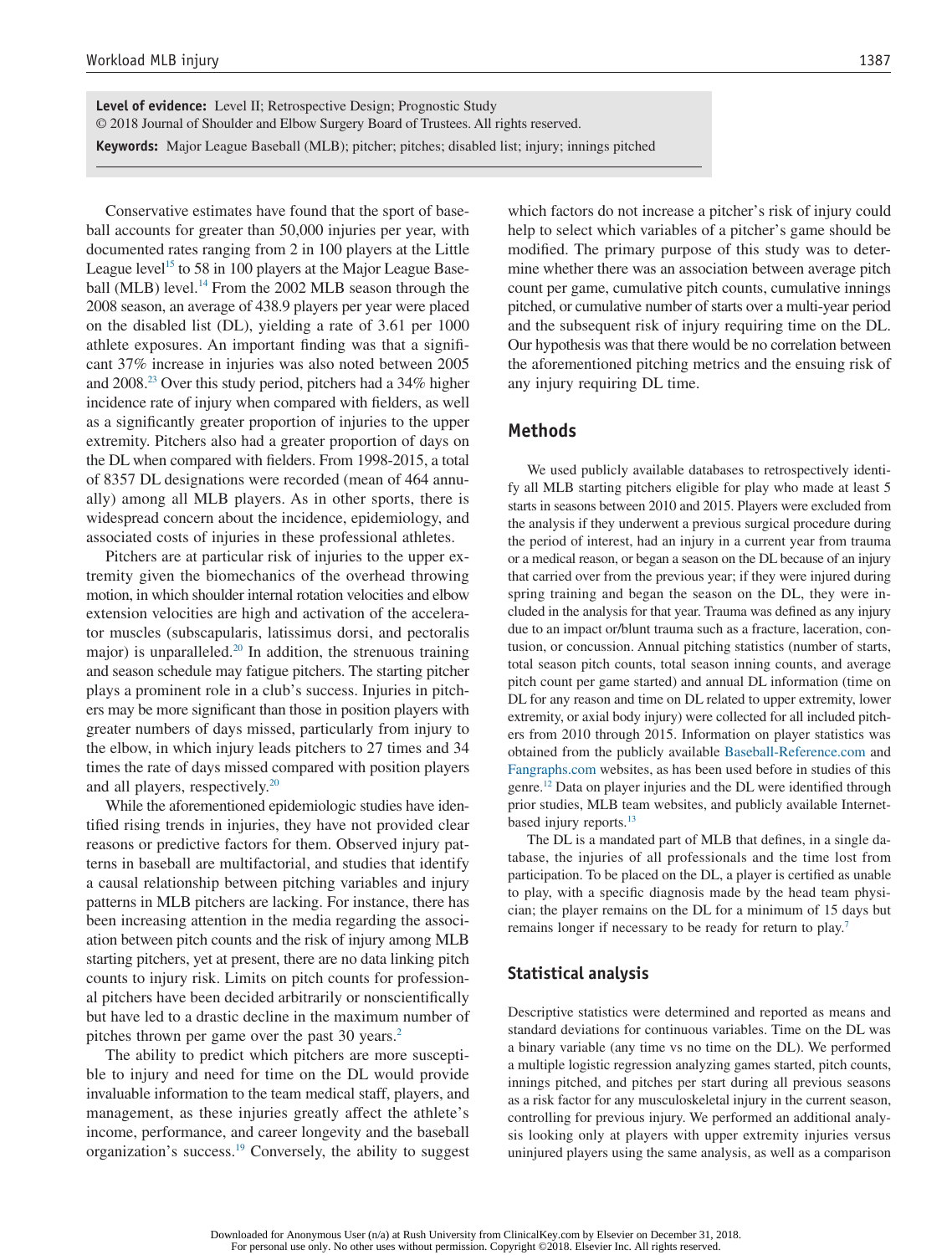between the 3 injury types. Statistical significance was defined as  $P < .05$  (2-sided  $\alpha$  of .05). Analyses were conducted using STATA software (version 13.1; StataCorp, College Station, TX, USA).

#### **Results**

A total of 161 starting MLB pitchers met the criteria to be included in our study. In each year from 2011 through 2015, upper extremity injury was responsible for more DL occurrences and total DL days than lower extremity or axial body injury, and in each year except 2013 (axial injury,  $87 \pm 74$ days/pitcher; upper extremity injury,  $54 \pm 43$  days/pitchers), upper extremity injury also accounted for higher average days spent per player on the DL than the other injury locations (Table I).

With the exception of total innings pitched from 2010- 2011 being significantly associated with DL placement in 2012 (no DL, 310 ± 97 innings; DL, 344 ± 85 innings; *P* = .04), no other finding for starts, pitch counts, innings, or pitches per start in the cumulative years from 2010-2014 had a significant association with pitcher placement on the DL for any musculoskeletal reason between 2011 and 2015 (Tables II and III). In addition, we found no significant differences in starts, pitch counts, innings, or pitches per start in any year when comparing upper extremity, lower extremity, and axial injuries.

# **Discussion**

No study to this point has demonstrated a definitive correlation between cumulative work (number of total pitches thrown, games pitched, total innings pitched per game, pitches thrown per game) and injury in MLB pitchers, although studies have found this correlation in youth pitchers.<sup>11</sup> Thus, although limitations being imposed on MLB starting pitchers are ubiquitous, the efficacy of injury prediction from such cumulative work metrics as pitches per game or total starts has remained in question. Our study aimed to definitively determine whether an association exists between average pitch count per game, cumulative pitch counts, cumulative innings pitched, or cumulative number of starts over a multi-year period and the risk of injury requiring time on the DL for starting pitchers in MLB. Our hypothesis was confirmed, as there was no association of these pitching metrics between 2010 and 2015 with the subsequent odds thereafter of being placed on the DL for any reason—any musculoskeletal injury or upper extremity injury.

In 2001, Conte et al<sup>7</sup> reported that from 1989 to 1999, the number of players and player days on the DL gradually and consistently increased. In particular, the frequency with which pitchers were placed on the DL was increasing, as was the proportion of DL days. This finding seems contrary to conventional wisdom that would suggest that better diagnostic methods, improvements in conditioning and training, and superior therapeutic strategies would reduce the number of MLB players sustaining injury and time on the DL.

The most recent data suggest that overall injury rates and DL assignments in MLB continue to rise and represent a significant source of lost revenue.<sup>6</sup> Pitcher metrics quantifying one's workload can include games pitched, innings pitched, and number of pitches thrown.<sup>16</sup> Consideration of the number of pitches thrown is a potential concern given the high rate and magnitude of biomechanical loading on the tissues during the pitching motion, as well as fatiguerelated pathology.16 Baseball pitchers subject the shoulder and elbow in particular to extreme repetitive stresses. Even asymptomatic pitchers have been demonstrated to show shoulder and elbow abnormalities on radiographic and advanced imaging and dynamic ultrasonography.18,19,22,26 Hence, the maximum number of pitches thrown in an MLB game

|                              | <b>Overall</b> | <b>UE</b>     | LE          | Axial       |
|------------------------------|----------------|---------------|-------------|-------------|
| Injury year 2011             |                |               |             |             |
| No. of injuries (days on DL) | 54 (4040)      | 34 (3005)     | 7(337)      | 13 (698)    |
| Average days/pitcher         | $81 \pm 108$   | $94 \pm 127$  | $56 \pm 43$ | $58 \pm 49$ |
| Injury year 2012             |                |               |             |             |
| No. of injuries (days on DL) | 44 (3460)      | 29 (2793)     | 7(405)      | 8(262)      |
| Average days/pitcher         | $91 \pm 120$   | $121 \pm 139$ | $58 \pm 92$ | $33 \pm 20$ |
| Injury year 2013             |                |               |             |             |
| No. of injuries (days on DL) | 40 (1902)      | 28 (1255)     | 7(211)      | 5(436)      |
| Average days/pitcher         | $54 \pm 47$    | $55 \pm 44$   | $30 \pm 18$ | $87 + 74$   |
| Injury year 2014             |                |               |             |             |
| No. of injuries (days on DL) | 29 (2105)      | 16 (1359)     | 10(617)     | 3(28)       |
| Average days/pitcher         | $75 \pm 96$    | $91 \pm 123$  | $62 \pm 57$ | $43 \pm 19$ |
| Injury year 2015             |                |               |             |             |
| No. of injuries (days on DL) | 22 (1318)      | 14 (1019)     | 6(237)      | 2(62)       |
| Average days/pitcher         | $60 \pm 49$    | $73 \pm 55$   | $40 \pm 32$ | $31 \pm 9$  |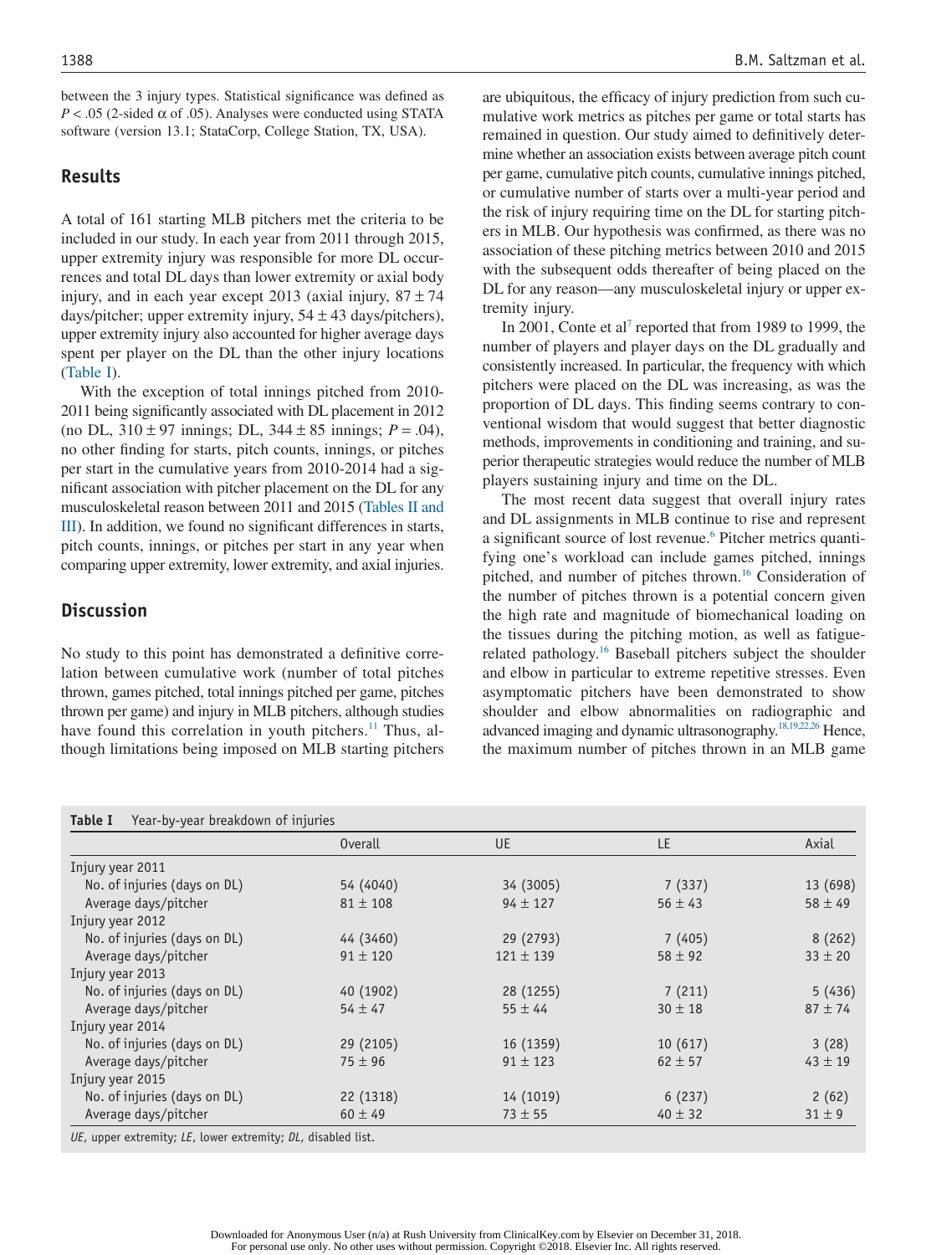| Table II | Year-by-year comparison of workload for injured and uninjured players $*$ |  |  |  |
|----------|---------------------------------------------------------------------------|--|--|--|
|          |                                                                           |  |  |  |

|                               | <b>Overall</b>    | No DL             | DL.               | $P$ value*       |
|-------------------------------|-------------------|-------------------|-------------------|------------------|
| Injury year 2011              | $n = 161$         | $n = 107$         | $n = 54$          |                  |
| Starts (2010)                 | $25 \pm 9$        | $25 \pm 9$        | $26 \pm 7$        | .401             |
| Count (2010)                  | $2537 \pm 845$    | $2525 \pm 908$    | $2561 \pm 710$    | .555             |
| <b>Innings (2010)</b>         | $154.4 \pm 54.2$  | $154.4 \pm 58.2$  | $154.4 \pm 45.6$  | .719             |
| Pitches per start (2010)      | $103 \pm 18$      | $103 \pm 20$      | $101 \pm 11$      | .331             |
| Injury year 2012              | $n = 134$         | $n = 90$          | $n = 44$          |                  |
| Starts (2010-2011)            | $52 \pm 14$       | $51 \pm 14$       | $55 \pm 12$       | .072             |
| Count (2010-2011)             | $5244 \pm 1473$   | $5083 \pm 1529$   | $5573 \pm 1307$   | .057             |
| Innings (2010-2011)           | $321.7 \pm 94.9$  | $310.5 \pm 97.5$  | $344.7 \pm 85.9$  | $.040^{\dagger}$ |
| Pitches per start (2010-2011) | $100 \pm 7$       | $100 \pm 7$       | $101 \pm 6$       | .311             |
| Injury year 2013              | $n = 93$          | $n = 54$          | $n = 39$          |                  |
| Starts (2010-2012)            | $81 \pm 16$       | $83 \pm 15$       | $77 \pm 17$       | .118             |
| Count (2010-2012)             | $8056 \pm 1835$   | $8341 \pm 1736$   | $7660 \pm 1917$   | .117             |
| Innings (2010-2012)           | 494.0 $\pm$ 118.6 | $511.2 \pm 114.2$ | $470.3 \pm 122.0$ | .150             |
| Pitches per start (2010-2012) | $99 \pm 6$        | $100 \pm 5$       | $98 \pm 6$        | .240             |
| Injury year 2014              | $n = 68$          | $n = 39$          | $n = 29$          |                  |
| Starts (2010-2013)            | $112 \pm 19$      | $110 \pm 22$      | $113 \pm 16$      | .523             |
| Count (2010-2013)             | $11,275 \pm 2183$ | $11,001 \pm 2547$ | $11,345 \pm 1867$ | .486             |
| Innings (2010-2013)           | $693.3 \pm 142.2$ | $675.6 \pm 164.0$ | $698.7 \pm 122.4$ | .458             |
| Pitches per start (2010-2013) | $100 \pm 4$       | $100 \pm 5$       | $100 \pm 4$       | .509             |
| Injury year 2015              | $n = 54$          | $n = 33$          | $n = 21$          |                  |
| Starts (2010-2014)            | $143 \pm 19$      | $143 \pm 20$      | $142 \pm 19$      | .861             |
| Count (2010-2014)             | $14,399 \pm 2211$ | $14,414 \pm 2281$ | $14,215 \pm 2217$ | .832             |
| Innings (2010-2014)           | $882.9 \pm 145.1$ | $887.8 \pm 155.6$ | $865.3 \pm 133.6$ | .663             |
| Pitches per start (2010-2014) | $101 \pm 4$       | $101 \pm 4$       | $100 \pm 4$       | .764             |

*DL*, disabled list.

\* Calculated using multiple logistic regression controlling for previous injury.

<sup>†</sup> Statistically significant with  $\alpha$  of .05.

has declined from the 1980s and 1990s (highs in the 160s or 170s) to the 2000s (highs in the  $130s$ ).<sup>2</sup>

High-level pitchers clearly exhibit adaptive changes in their biomechanics in response to increased exertion and physiological fatigue as pitch counts increase over the course of a game.<sup>8,21</sup> Whiteside et al<sup>25</sup> evaluated changes in pitching performance characteristics across innings in MLB games. They reported a significant decrease in pitch speed and proportion of hard pitches thrown as the game progressed, with the largest differences between the first inning and the late innings (seventh-ninth). These data revealed that several aspects of a starting pitcher's performance change from baseline as early as the second or third inning of an MLB game, although they did not correlate these performance declines with relevance to injury occurrence or patterns. Bradbury and Forman<sup>2</sup> examined the performances of 1058 MLB starting pitchers from 1988-2009 by use of fractional polynomial multiple regression to estimate the impact of pitches thrown on performance. They found that each pitch thrown in the preceding game increased the earned run average (ERA) by 0.007 in the following game, when controlling for other factors that likely affect pitcher effectiveness. In addition, each pitch averaged in the preceding 5 and 10 games increased the ERA by 0.014 and 0.022, respectively. Thus, the authors concluded that a negative

linear relationship exists between past pitches thrown and future performance and that this pitching load is cumulative but they cautioned that this magnitude is small.

Karakolis et al<sup>16</sup> evaluated the cumulative work for pitchers during the 2002-2007 seasons and injury days and, through regression analyses, found that no cumulative work metric was a significant predictor of future injury. It is interesting to note that they reported that a negative correlation existed between pitching more than 220 innings in a season and the injury rate. They also found a threshold of 3300 pitches in a season, after which the injury rate for an MLB pitcher actually decreased. The authors believed that those pitchers who have the ability to throw such high numbers of pitches may have unique pitching mechanics or tissue tolerances that would allow them to do so. However, they did note an increasing trend toward injury with pitches per appearance, starting from the cohort throwing 41-50 pitches to the cohort throwing 91- 100 pitches. Ultimately, the authors suggested that management of a pitcher's playing schedule based on these metrics alone would be ineffective in preventing injury. Studies have since demonstrated that higher pitch counts are associated with lower future performance levels, with each pitch averaged in the preceding 5 games and 10 games leading to an increased ERA of 0.014 and 0.022, respectively.12 However, no study exists that has correlated pitch count and the risk of future injuries. $20$ 

For personal use only. No other uses without permission. Copyright ©2018. Elsevier Inc. All rights reserved.

Downloaded for Anonymous User (n/a) at Rush University from ClinicalKey.com by Elsevier on December 31, 2018.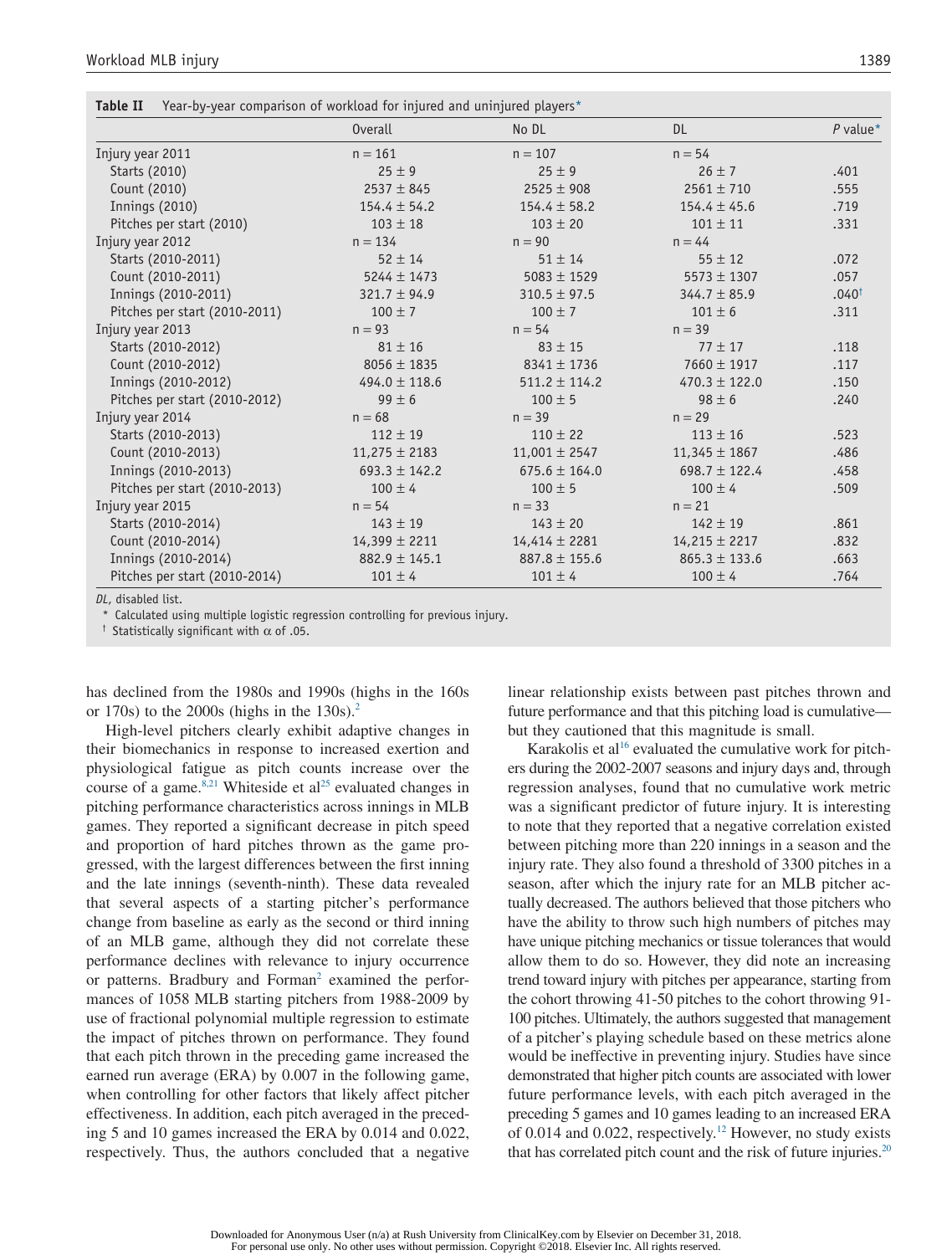| Table III Year-by-year comparison of workload for players with upper extremity injuries and uninjured players |  |
|---------------------------------------------------------------------------------------------------------------|--|
|---------------------------------------------------------------------------------------------------------------|--|

|                               | <b>Overall</b>    | No DL             | UE DL             | $P$ value* |
|-------------------------------|-------------------|-------------------|-------------------|------------|
| Injury year 2011              | $n = 141$         | $n = 107$         | $n = 34$          |            |
| Starts (2010)                 | $25 \pm 9$        | $25 \pm 9$        | $26 \pm 7$        | .403       |
| Count (2010)                  | $2535 \pm 870$    | $2525 \pm 908$    | $2564 \pm 749$    | .642       |
| <b>Innings (2010)</b>         | $154.8 \pm 55.6$  | $154.4 \pm 58.2$  | $155.9 \pm 47.0$  | .691       |
| Pitches per start (2010)      | $102 \pm 18$      | $103 \pm 20$      | $99 \pm 5$        | .204       |
| Injury year 2012              | $n = 119$         | $n = 90$          | $n = 29$          |            |
| Starts (2010-2011)            | $52 \pm 14$       | $51 \pm 14$       | $54 \pm 12$       | .260       |
| Count (2010-2011)             | $5163 \pm 1461$   | $5083 \pm 1529$   | $5414 \pm 1219$   | .251       |
| Innings (2010-2011)           | $316.1 \pm 93.1$  | $310.5 \pm 97.5$  | $333.4 \pm 76.7$  | .209       |
| Pitches per start (2010-2011) | $100 \pm 7$       | $100 \pm 7$       | $101 \pm 6$       | .500       |
| Injury year 2013              | $n = 82$          | $n = 54$          | $n = 28$          |            |
| Starts (2010-2012)            | $81 \pm 16$       | $83 \pm 15$       | $77 \pm 18$       | .144       |
| Count (2010-2012)             | $8072 \pm 1862$   | $8341 \pm 1736$   | $7552 \pm 2014$   | .139       |
| Innings (2010-2012)           | $495.5 \pm 119.8$ | $511.2 \pm 114.2$ | $465.3 \pm 126.5$ | .191       |
| Pitches per start (2010-2012) | $99 \pm 5$        | $100 \pm 5$       | $98 \pm 5$        | .184       |
| Injury year 2014              | $n = 55$          | $n = 39$          | $n = 16$          |            |
| Starts (2010-2013)            | $110 \pm 21$      | $110 \pm 22$      | $112 \pm 18$      | .618       |
| Count (2010-2013)             | $11,057 \pm 2404$ | $11,001 \pm 2547$ | $11,194 \pm 2086$ | .628       |
| Innings (2010-2013)           | $682.9 \pm 157.1$ | $675.6 \pm 164.0$ | $700.6 \pm 142.4$ | .446       |
| Pitches per start (2010-2013) | $100 \pm 5$       | $100 \pm 5$       | $100 \pm 4$       | .762       |
| Injury year 2015              | $n = 47$          | $n = 33$          | $n = 14$          |            |
| Starts (2010-2014)            | $142 \pm 20$      | $143 \pm 20$      | $139 \pm 21$      | .684       |
| Count (2010-2014)             | $14,273 \pm 2337$ | $14,414 \pm 2281$ | $13,940 \pm 2520$ | .728       |
| Innings (2010-2014)           | $876.1 \pm 153.8$ | $887.8 \pm 155.6$ | $848.7 \pm 151.3$ | .634       |
| Pitches per start (2010-2014) | $101 \pm 4$       | $101 \pm 4$       | $100 \pm 4$       | .948       |
|                               |                   |                   |                   |            |

*DL*, disabled list; *UE*, upper extremity.

Calculated using multiple logistic regression controlling for previous injury, with statistical significance defined as  $\alpha$  of .05.

Many studies have evaluated how different variables and parameters of MLB pitchers predict ulnar collateral ligament (UCL) injury and reconstruction needs in particular. Chalmers et al<sup>4</sup> determined that higher pitch velocity is the most predictive factor of ulnar collateral ligament reconstruction (UCLR) in MLB pitchers, with higher weight and younger age being secondary predictors. Whiteside et al<sup>24</sup> found that fewer days between consecutive games, a smaller repertoire of pitches, smaller stature, a less pronounced horizontal release location, a greater mean pitch speed, and greater mean pitch counts per game were all significant predictors of UCLR in MLB pitchers. Keller et  $al^{17}$  found conflicting results, suggesting that MLB pitchers requiring UCLR did not pitch at higher velocities than matched controls and that pitch velocity was not a risk factor for UCLR. They did, however, report that pitchers who pitched a high percentage of fastballs may be at increased risk. The contribution of fastball velocity to UCL injury risk was identified by DeFroda et  $al^{10}$  as well.

However, few studies have evaluated the risks of other injuries in starting MLB pitchers. This is despite the fact that injuries to the hip and groin of professional baseball players (including labral tears, chondral defects, athletic pubalgia, muscle strains, and avulsions), as well as the knee joint (including contusions or hematomas, sprains, ligament injuries, tendinopathy or bursitis, and meniscal or cartilage injuries) and core or lumbar spine, continue to be on the rise as well and lead to a substantial number of days on the  $DL^{3,5,9}$  Hamstring injuries in the 2011 MLB season, for instance, occurred at an injury rate of 0.7 per 1000 athlete exposures and resulted in a mean of 24 days of play missed.<sup>1</sup>

Thus, our study provides additional valuable and up-todate insight into the absence of correlation between pitch count, innings pitched, and game appearances and the risk of injury in starting MLB pitchers. This study uses cumulative pitcher data from 5 consecutive seasons of pitching to determine the associations with injury and thereby intends to reduce the effect of confounding variables from individual seasons on the overall aggregate findings. In addition, while most of the aforementioned studies have focused on shoulder and elbow injuries including UCL rupture (which remain most prevalent in pitchers), our data confirm that the collective pitching variables of interest over the 2010-2015 period additionally do not increase the odds of any musculoskeletal injury, including upper extremity, lower extremity, or axial body injury.

Of note, the total range of (number of) pitches per start for all pitchers—and when comparing those with and without DL time—demonstrates a relatively narrow range for pitch count. This highlights the current trend in MLB where teams are more closely following pitch counts for starting pitchers given the pervasive belief from previous years that this would reduce overuse injury. This narrow pitch count range also limits our ability to understand through data analysis whether a wider

Downloaded for Anonymous User (n/a) at Rush University from ClinicalKey.com by Elsevier on December 31, 2018. For personal use only. No other uses without permission. Copyright ©2018. Elsevier Inc. All rights reserved.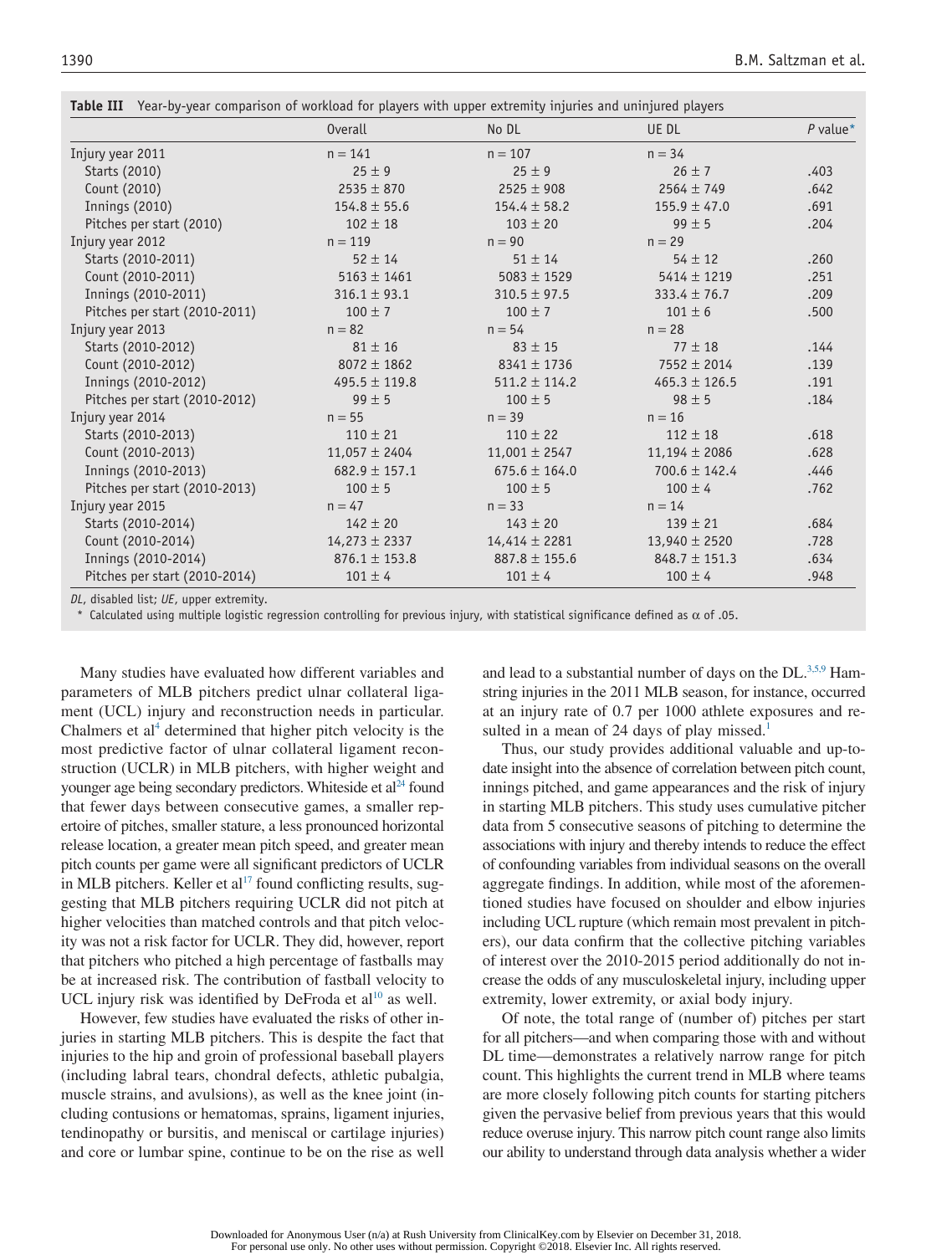range of pitch counts—or, more specifically, a higher upper range—would correlate with DL time and occurrence.

Postinjury as well as preventive protocols have been suggested for various pathologies to decrease a player's risk of injury or reinjury. An integrated approach to injury prevention for starting pitchers in MLB is imperative. For instance, consideration of scheduled musculoskeletal examinations at regular intervals during the MLB season and/or off-season may be worth further discussion. In addition, future data collection that could be of value in predicting injury or assisting prevention should be performed; this could include more situation-specific data that can be tested for significance in reducing DL time, such as number of pitches with runners on base or in scoring position, or situation-specific pitch counts after 0, 1, or 2 outs. Multidimensional factors such as interviews, questionnaires, stress examinations, ultrasound, and magnetic resonance imaging are additionally imperative to evaluating stresses and overuse activity in the shoulder and elbow of MLB pitchers who did not meet the threshold for DL occurrence and thus documented injury. Future study would be necessary to conduct to determine whether adherence to suggested guidelines actually effectively prevents injury in the MLB starting pitcher, as well as to further define and understand what variables actually lead to injury and DL time in pitchers.

#### **Limitations**

Our study has limitations. As our information on player statistics was obtained from records in a publicly available database, we are limited to the accuracy with which these records were kept. Our analysis does not capture those injuries that occurred in MLB but were not sufficient to require the player to be placed on the DL; thus, we cannot comment on less severe injuries and their effect on MLB pitchers. As a result, reported injury rates are likely underestimated. Since we excluded pitchers who did not pitch at least 5 games in a season, this could have introduced an element of selection bias, although we believed this strengthened uniformity within our cohort selection. Because some players were included in 1 season (via starting ≥5 games) but not another season if they played fewer than 5 games, our study does not definitively include longitudinal data to analyze trends in injuries with time. However, implementing this criterion, we ensure that each season is comparing players who were eligible for a similar number of games and is not confounded by players who may not have been in the league in earlier seasons. We were also unable to track off-season injuries in these players unless such injuries caused them to be placed on the DL at the beginning of the season of interest. In addition, we limited our analysis to starting pitchers only; thus, our data do not suggest the association between average pitch count per game and risk of injury requiring time on the DL for relief pitchers or for position players. Also important to note is that, as this study focuses its analysis on an "in-game" cumulative

work statistic,<sup>16</sup> namely pitch count, it is limited in suggesting how the "between-game" or off-season cumulative work statistics (including pitches thrown during an off-day bullpen session, strength training, and days of rest between starts) affect the injury patterns.

Furthermore, we did not analyze treatment of injuries and factors that affect return to play, including differences between individual players and variability in rehabilitation or medical support between affiliated MLB teams. These data are also limited to professional MLB players and thus are not necessarily generalizable to Minor League or amateur baseball players or participants in other sports. Moreover, as the numbers of pitchers who went on the DL each year and/or required surgical intervention for their injury designation were relatively small, our study was underpowered to more closely analyze specific statistical data for these injured players to generate further results.

Finally, the data (ie, starts, pitch counts, and innings pitched) over the period from 2010-2015 are limited overall by current pitching volume limits or recommendations imposed on the pitchers by particular coaches and/or teams. Thus, the findings of our study do not promote the safety of unlimited or unregulated throwing. Rather, our results suggest that, within the current scope of pitching norms from the past half decade, we are unable to identify pitching volume as an independent risk factor for injury.

#### **Conclusion**

In this study, we demonstrate that there is no association between preceding years of cumulative pitches, starts, innings pitched, or average pitches per start and being placed on the DL for any musculoskeletal reason.

# **Disclaimer**

The authors, their immediate families, and any research foundations with which they are affiliated have not received any financial payments or other benefits from any commercial entity related to the subject of this article.

# **References**

- 1. Ahmad CS, Dick RW, Snell E, Kenney ND, Curriero FC, Pollack K, et al. Major and Minor League Baseball hamstring injuries: epidemiologic findings from the Major League Baseball Injury Surveillance System. Am J Sports Med 2014;42:1464-70. http://dx.doi.org/10.1177/ 0363546514529083
- 2. Bradbury JC, Forman SL. The impact of pitch counts and days of rest on performance among major-league baseball pitchers. J Strength Cond Res 2012;26:1181-7. http://dx.doi.org/10.1519/JSC.0b013e31824e16fe
- 3. Camp CL, Conti MS, Sgroi T, Cammisa FP, Dines JS. Epidemiology, treatment, and prevention of lumbar spine injuries in Major League Baseball players. Am J Orthop (Belle Mead NJ) 2016;45:137-43.